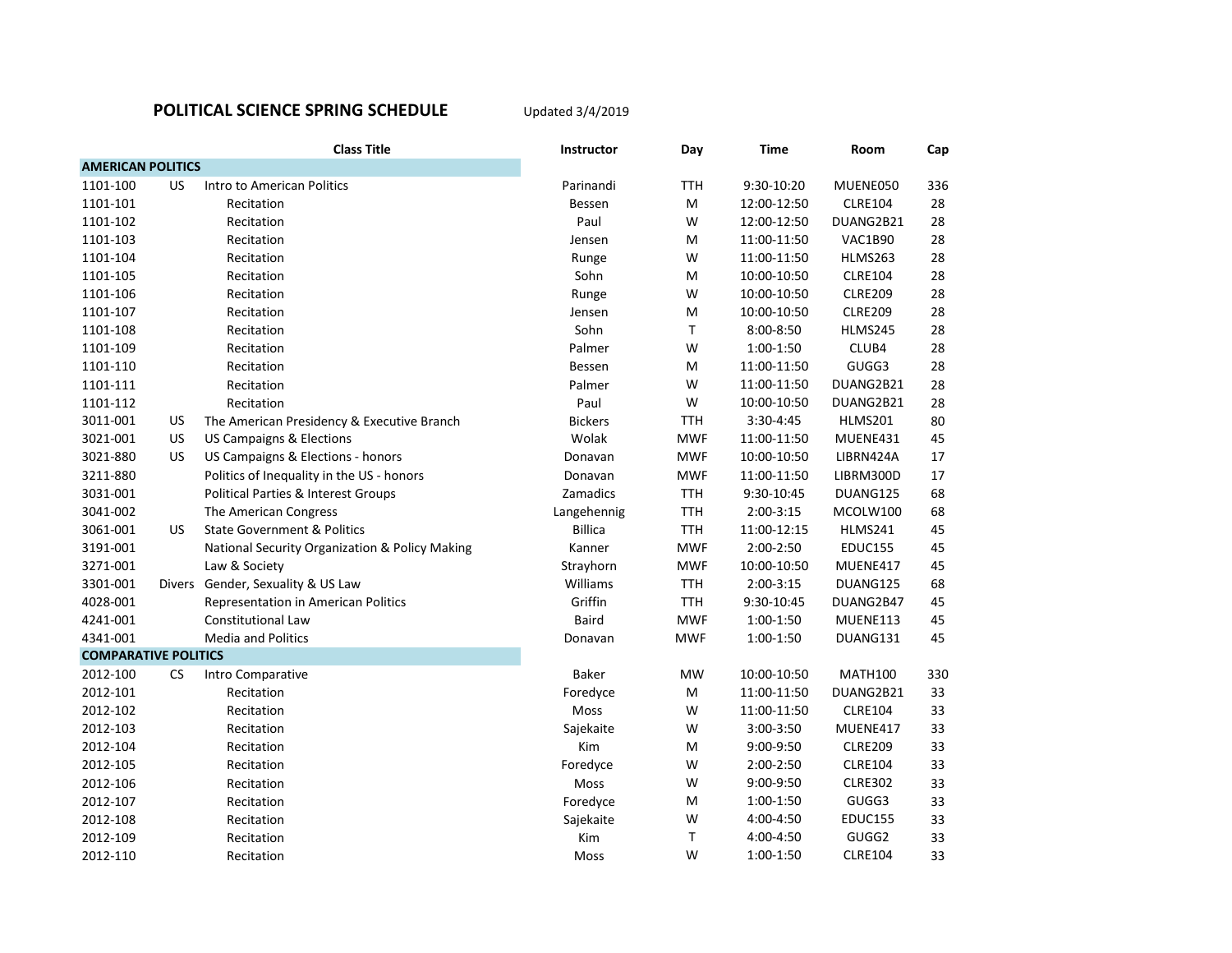| 3022-001                       | <b>CS</b>   | <b>Russian Politics</b>                  | Sokhey S       | <b>MWF</b> | 1:00-1:50     | MUENE431          | 45     |
|--------------------------------|-------------|------------------------------------------|----------------|------------|---------------|-------------------|--------|
| 3022-130R                      | <b>GSAP</b> | <b>Russian Politics</b>                  | Sokhey S       | <b>MWF</b> | 11:00-11:50   | ARNTN207          | 17     |
| 3052/WMST 3650                 |             | Gender & Politics in Latin Amer          | Bayard de Volo | TTH        | 9:30-10:45    | MUENE431          |        |
| 3062-001                       |             | Revol & Pol Violence                     | Bacovsky       | <b>MWF</b> | 12:00-12:50   | <b>HUMN135</b>    | 68     |
| 3172-001                       |             | Democracy in the US and EU               | Derderyan      | TTH        | 11:00-12:15   | HUMN1B90          | 45     |
| 4012-001                       | <b>CS</b>   | <b>Global Development</b>                | Hale           | <b>TTH</b> | 3:30-4:45     | <b>HALE 230</b>   | 68     |
| 4242-002                       |             | <b>Middle East Politics</b>              | Young          | <b>TTH</b> | 3:30-4:45     | HUMN1B80          | 45     |
| 4792-002                       |             | <b>Issues in Latin American Politics</b> | Smith          | MW         | 4:30-5:45     | MUENE431          | 35     |
| <b>INTERNATIONAL RELATIONS</b> |             |                                          |                |            |               |                   |        |
| 2223-100                       | <b>CS</b>   | <b>Intro Inter Relations</b>             | Shannon        | MW         | 9:00-9:50     | <b>MATH 100</b>   | 330    |
| 2223-101                       |             | Recitation                               | Marlar         | M          | 12:00-12:50   | <b>CLRE209</b>    | 33     |
| 2223-102                       |             | Recitation                               | Connell        | W          | 10:00-10:50   | <b>CLRE104</b>    | 33     |
| 2223-103                       |             | Recitation                               | Marlar         | M          | 10:00-10:50   | HALE240           | 33     |
| 2223-104                       |             | Recitation                               | Stallman       | M          | 3:00-3:50     | MUENE064          | 33     |
| 2223-105                       |             | Recitation                               | <b>Boyes</b>   | M          | 3:00-3:50     | <b>CLRE208</b>    | 33     |
| 2223-106                       |             | Recitation                               | Nadeau         | M          | 12:00-12:50   | DUANG2B21         | 33     |
| 2223-107                       |             | Recitation                               | <b>Boyes</b>   | M          | 2:00-2:50     | MUENE064          | 33     |
| 2223-108                       |             | Recitation                               | Nadeau         | M          | 1:00-1:50     | ECON205           | 33     |
| 2223-109                       |             | Recitation                               | Connell        | W          | 11:00-11:50   | CLUB4             | 33     |
| 2223-110                       |             | Recitation                               | Stallman       | M          | 11:00-11:50   | <b>CLRE209</b>    | 33     |
| 3123-001                       |             | War, Peace, Strategic Defense            | Aydin          | <b>MWF</b> | 12:00-12:50   | <b>EDUC220</b>    | 81     |
| 3143-001                       |             | <b>Current Affairs in IR</b>             | Gray           | <b>TTH</b> | 11:00-12:15   | <b>HUMN135</b>    | 64     |
| 3143-002                       |             | <b>Current Affairs in IR</b>             | Kanner         | TTH        | 11:00-12:15   | HUMN1B80          | 35     |
| 3143-130R                      | <b>GSAP</b> | <b>Current Affairs in IR</b>             | Derderyan      | TTH        | 9:30-10:45    | ARNTN207          | 18     |
| 3163-001                       |             | American Foreign Policy                  | <b>Bearce</b>  | <b>MWF</b> | 11:00-11:50   | <b>CLRE207</b>    | 80     |
| 3193-001                       |             | <b>International Behavior</b>            | Beard          | <b>TTH</b> | $2:00-3:15$   | <b>HUMN1B80</b>   | 68     |
| 3213-001                       |             | International Political Economy          | Roosevelt      | TTH        | 12:30-1:45    | <b>HUMN135</b>    | 49     |
| 4173-001                       |             | <b>International Cooperation</b>         | Roosevelt      | <b>MWF</b> | 12:00-12:50   | HUMN1B80          | 45     |
| 4213-001                       |             | Europe & International System            | Jorde          | TTH        | 9:30-10:45    | <b>CLRE207</b>    | 64     |
| <b>POLITICAL THEORY</b>        |             |                                          |                |            |               |                   |        |
| 2004-010                       | Ideals      | Western Pol Thought                      | Ferguson       | <b>TTH</b> | 12:30-1:20    | CHEM142           | 180    |
| 2004-011                       |             | Recitation                               | Fite           | W          | 9:00-9:50     | HLMS263           | 30     |
| 2004-012                       |             | Recitation                               | Harvey         | M          | 11:00-11:50   | <b>STAD135</b>    | 30     |
| 2004-013                       |             | Recitation                               | Flagstad       | M          | 3:00-3:50     | MUENE431          | 30     |
| 2004-014                       |             | Recitation                               | Fite           | M          | 10:00-10:50   | GUGG <sub>3</sub> | 30     |
| 2004-015                       |             | Recitation                               | Harvey         | W          | 12:00-12:50   | ECON2             | 30     |
| 2004-016                       |             | Recitation                               | Flagstad       | Τ          | 3:30-4:20     | EKLCM203          | $30\,$ |
| 3054-001                       |             | Ideals American Political Thought        | Donavan        | <b>MWF</b> | 9:00-9:50     | <b>HLMS141</b>    | 45     |
| 3274-001                       |             | Capitalism and Its Critics               | Kielty         | <b>MWF</b> | 1:00-1:50     | <b>HLMS211</b>    | 40     |
| 3774-001                       |             | Free Speech and Dangerous Ideas          | Kielty         | <b>MWF</b> | 9:00-9:50     | MUENE431          | 40     |
| 4714-001                       |             | <b>Liberalism and Its Critics</b>        | Allen          | <b>TTH</b> | $3:30 - 4:45$ | CLUB4             | 40     |
| <b>METHODOLOGY</b>             |             |                                          |                |            |               |                   |        |
| 2075-010                       | MATH        | <b>Quantitative Methods</b>              | Sokhey A       | MW         | 1:00-1:50     | VAC1B20           | 195    |